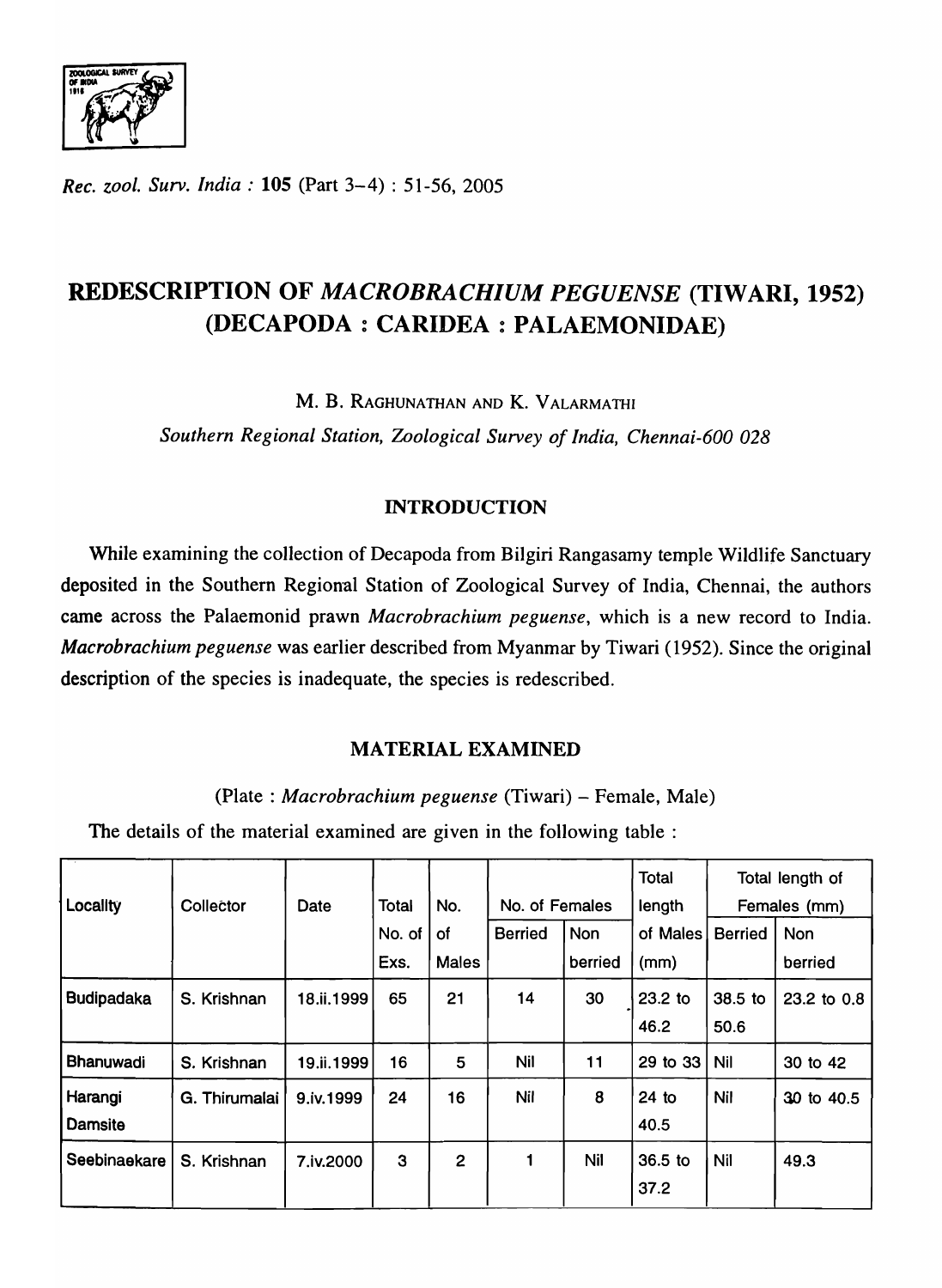### DIAGNOSTIC FEATURES

Rostrum always longer than the antennular peduncle and slightly shorter than or rarely equal to the antennal scale. Rostral formula 6-10/3-5 usually with 7-9/3-4, with one or two post orbital teeth, in the lower margin the teeth are equidistant, in the upper margin though the teeth are equidistant slight variations in distance are also observed. The upper margin is with or without sub apical teeth, when present also it is not widely separated from the remaining teeth. The rostral formula of the specimens examined is given in the following table.

| Rostral formua | <b>Budipadaka</b> | <b>Bhanuwadi</b> | Harangi<br><b>Damsite</b> | <b>Seebinaekare</b> | <b>Total</b>            |
|----------------|-------------------|------------------|---------------------------|---------------------|-------------------------|
| $6/3$          | $\overline{2}$    | <b>Nil</b>       | <b>Nil</b>                | <b>Nil</b>          | $\overline{2}$          |
| $6/4$          | 6                 | 3                | <b>Nil</b>                | $\mathbf 1$         | 10                      |
| $6/5$          | 1                 | <b>Nil</b>       | <b>Nil</b>                | <b>Nil</b>          | 1                       |
| 7/3            | 1                 | <b>Nil</b>       | $\overline{2}$            | 1                   | $\overline{\mathbf{4}}$ |
| $7/4$          | 30                | 9                | <b>Nil</b>                | $\mathbf{1}$        | 40                      |
| $7/5$          | 3                 | <b>Nil</b>       | <b>Nil</b>                | <b>Nil</b>          | 3                       |
| 8/3            | <b>Nil</b>        | <b>Nil</b>       | $\overline{\mathbf{4}}$   | <b>Nil</b>          | $\overline{\mathbf{4}}$ |
| 8/4            | 12                | 1                | 3                         | <b>Nil</b>          | 16                      |
| 8/5            | 3                 | <b>Nil</b>       | Nil                       | <b>Nil</b>          | 3                       |
| $9/3$          | <b>Nil</b>        | <b>Nil</b>       | 1                         | <b>Nil</b>          | $\blacksquare$          |
| $9/4$          | $\overline{2}$    | 3                | $\overline{7}$            | <b>Nil</b>          | 12                      |
| $9/5$          | 3                 | <b>Nil</b>       | <b>Nil</b>                | <b>Nil</b>          | 3                       |
| 10/4           | 1                 | <b>Nil</b>       | $\blacksquare$            | <b>Nil</b>          | $\overline{2}$          |
| <b>Total</b>   | 64                | 16               | 18                        | 3                   | 101                     |

Eyes are well developed, cornea broad and well pigmented.

Stylocerite small and reaching only proximal  $1/4<sup>th</sup>$  of antennular segment of antennular peduncle.

Antennular peduncle is shorter and about 0.6 times of the carapace.

Antennal scale is about 3.5 times as long as its breadth.

**I. Cheliped:** It is slightly shorter than or equal to the antennal scale. Finger equal to or slightly shorter than palm (F/P =  $0.8 - 1$ ). Chela 3.7 to 5 times of its breadth. Chela is sub equal to the half of the length of the carpus, i.e., it may be equal to the half of the length of the carpus or 0.1-0.2 mm longer or shorter than the half of the length of carpus. Carpus is distinctly longer than the merus.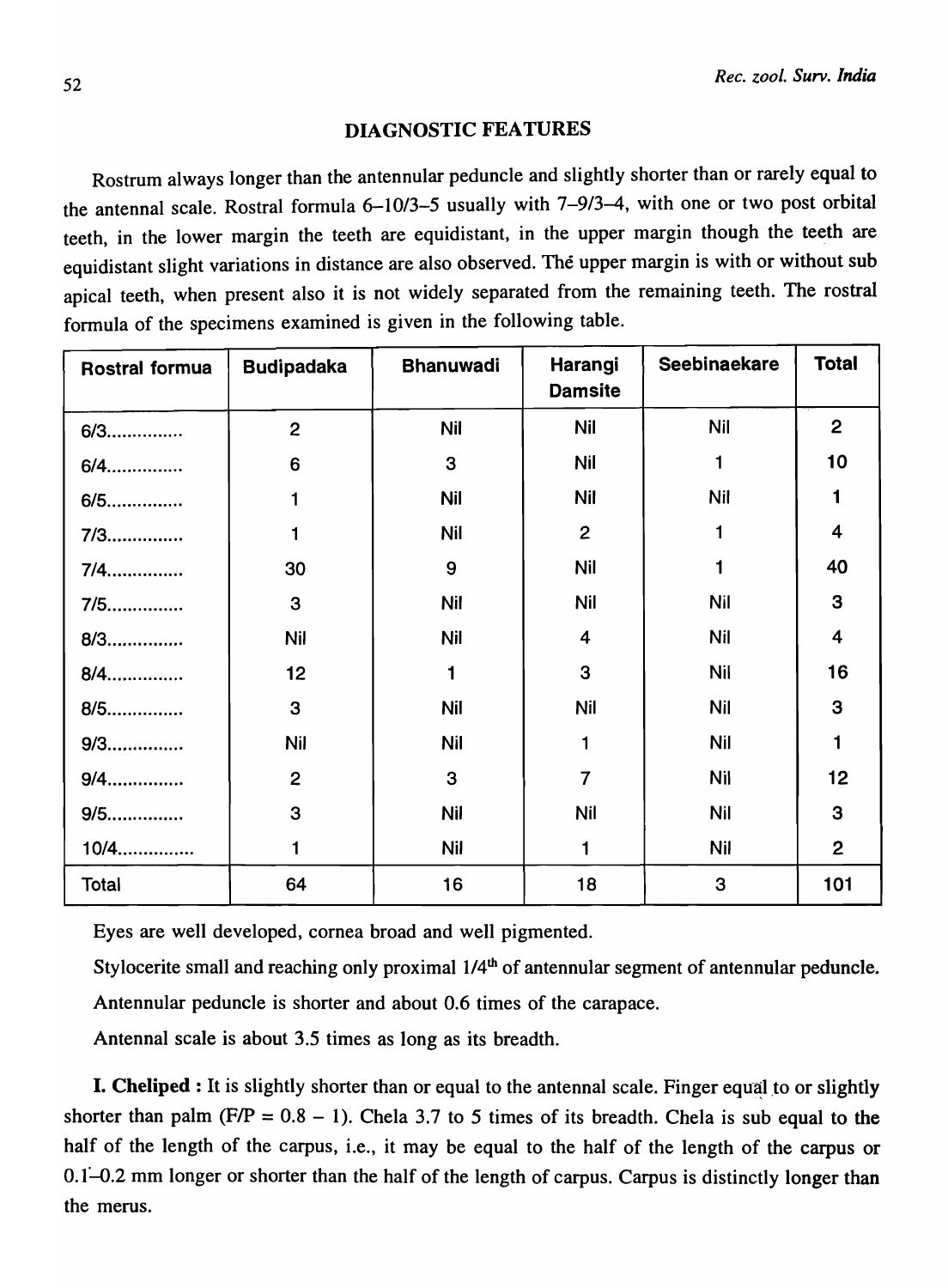**II. Cheliped**: Equal on both the sides and similar in both sexes. It is sub equal to the half of the total body length. It over reaches the antennal scale by the entire chela and 1/5th of the carpus. In males the length of the cheliped is 1 or 2 mm shorter than the half of the total body length, but in females it is 0.3 to 3.6 mm longer than the half of the total body length. Carpus is distinctly longer than the merus. Chela is sub equal to the carpus. Mostly carpus is slightly longer (0.1-1.1) mm) than the chela, occasionally it is equal to or slightly (0.1–1.1 mm) shorter than the chela. Finger is always shorter than the palm (0.6–0.8 mm). Fingers are with delicate hairs, cutting edges of both movable and immovable fingers of males are smooth without any tubercles. But in the case of females cutting edge of the movable finger usually armed with 2 minute tubercle like teeth, while that of the fixed finger with a smaller tooth fitting in the gap between those of the movable finger when closed, rest of the cutting edge smooth. Palm is mostly longer than the half of the carpus but in rare cases it is slightly (0.05-0.2 mm) shorter than the half of the carpus, irrespective of size and gender. Carpus is always longer than the merus, cylindrical and is 6.8 to 11.6 (average  $=$ 9.35) times as long as its distal diameter.

The average percentage length of the various segments of the II cheliped are as follows.

| <b>Ischium</b> | <b>Merus</b> | <b>Carpus</b> | Palm   | Fingers   |
|----------------|--------------|---------------|--------|-----------|
| $'7.88\%$      | 21.26%       | 28.57%        | 15.06% | $10.55\%$ |

Sixth abdominal segment about 1.7 times as  $5<sup>th</sup>$  adbominal segment in length. Appendix masculina 1.4-1.5 times as long as appendix interna and 0.69-0.9 times as long as the endopod.

The relative lengths of appendix masculina, appendix interna and endopod second pleopod male is shown in the table.

| Locality                  | Length of<br>Endopod<br>(mm) | Length of<br>Appendix<br>masculina<br>(mm) | Length of<br>Appendix<br>interna<br>(mm) | Appendix<br>masculina<br>Endopod<br>(mm) | Appendix<br>masculina<br>Appendix<br>interna (mm) |
|---------------------------|------------------------------|--------------------------------------------|------------------------------------------|------------------------------------------|---------------------------------------------------|
| <b>Budipadaka</b>         | 3.3                          | 2.7                                        | 1.9                                      | 0.82                                     | 1.42                                              |
| $\mathbf{H}$              | 3.2                          | 2.6                                        | 1.8                                      | 0.8                                      | 1.4                                               |
| $\mathbf{H}$              | 3.3                          | 3                                          | 1.9                                      | 0.9                                      | 1.59                                              |
| Bhanuwadi                 | 3                            | 2.5                                        | 1.8                                      | 0.8                                      | 1.4                                               |
| Harangi<br><b>Damsite</b> | 3.5                          | 2.4                                        | 1.6                                      | 0.69                                     | 1.5                                               |
| Seebinaekare              | 2.9                          | 2.5                                        | 1.7                                      | 0.86                                     | 1.47                                              |

Telson 1.36 times as long as  $6<sup>th</sup>$  abdominal segment. Dorsal spines 2 pairs, posterior margin ending in a triangular median point, and also provided with two pairs of spines of which inner pair is longer and stouter than the outer one. Between inner pairs 2-3 pairs of plumose setae are present.

Uropod is without accessory sub apical spine on outer margin of exopod.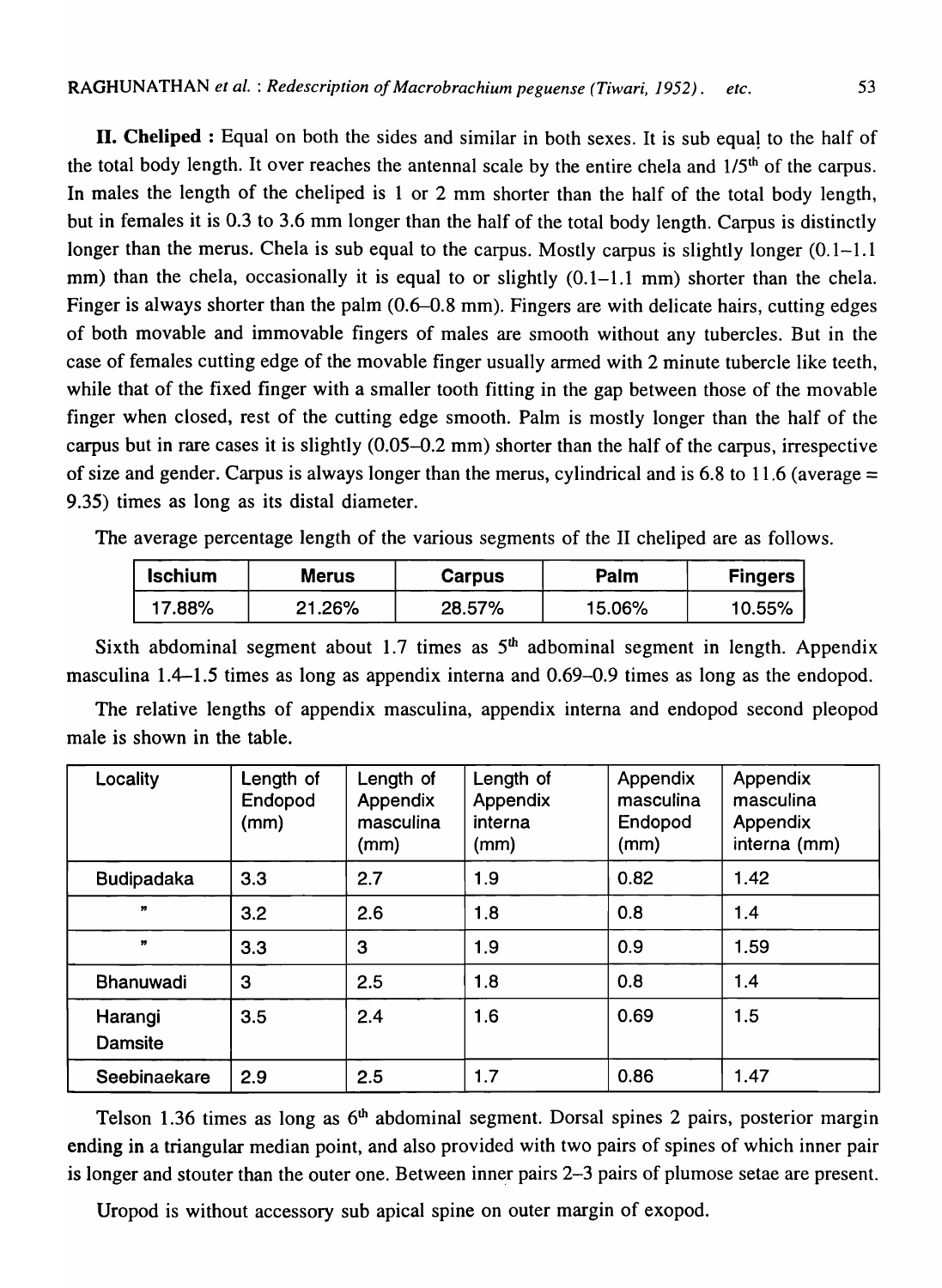Eggs: Number and size of eggs were examined in 11 berried females collected from Budipadaka. The number of eggs varies from  $67-122$  and size of the eggs ranges from  $1.2-1.8 \times 0.9-1.5$  mm.

The following table shows the comparison of *Macrobrachium peguense* described by Tiwari from Myanmar and the present species from B.R.T. Hills.

|                                       | <b>Myanmar</b>                                                                                 | <b>B.R.T. Hills</b>                                                                                                                                                      |
|---------------------------------------|------------------------------------------------------------------------------------------------|--------------------------------------------------------------------------------------------------------------------------------------------------------------------------|
|                                       | 1. Rostrum exceeding antennular peduncle<br>slightly behind the antennal scale.                | 1. Rostrum like the Myanmar specimen,<br>occationally equal to the antennal scale.                                                                                       |
| Rostral formula 6-9/2-4.<br>2.        |                                                                                                | 2. Rostral formula 6-10/3-4.                                                                                                                                             |
| 3.<br>than half the length of carpus. | Chela of the first pair of pereiopods shorter                                                  | 3. Chela of the first pair of pereiopods usually<br>shorter than half the length of the carpus<br>but in some cases it is equal to or longer<br>than half of the carpus. |
| body length.                          | 4. The total length of the second pereiopods<br>is slightly shorter than the half of the total | 4. It is usually like the Myanmar specimen,<br>occasionally it is equal to or longer than<br>half of the total body length.                                              |
| distal diameter.                      | 5. Carpus about eight times as long as its                                                     | 5. Carpus is 7-11.6 times as long as its<br>distal diameter.                                                                                                             |
| finger.                               | 6. Palm slightly longer than half the length<br>of carpus and about a fourth longer than       | 6. Like Myanmar species but very rarely<br>palm is slightly (0.1 mm) shorter than half<br>of the carpus and 1.2 to 1.5 times longer<br>than the finger.                  |
|                                       | 7. Entire chela a shade longer than carpus.                                                    | 7. Entire chela a shade longer than or shorter<br>than or equal to the carpus irrespective of<br>size and gender.                                                        |
| 46 mm in body length.                 | 8. Eggs large, egg bearing females 42 to                                                       | 8. Egg bearing female 38.5-50.6 mm and the<br>number of eggs varies from 67-122, the<br>size of the egg ranges from $1.2-1.8 \times$<br>$0.9 - 1.5$ mm.                  |

## DISCUSSION

In his report on the diagnosis of some new species and sub species of the genus *PaLaemon*  Fabricius, Tiwari (1952) has given the description of *Macrobrachium peguense* and has mentioned that this species closely resembles *Macrobrachium Lanchesteri* (De man), *Macrobrachium naso*  (Kemp) and *Macrobrachium Lamarrei* (H. Milne Edwards) and he also has stated that *Macrobrachium peguense* can be easily distinguished from their congeners species by the shape and dentition of the rostrum and the individual joints of the II cheliped. While studying the freshwater prawns of the genus *Macrobrachium Bate,* 1868 from Karnataka Jalihal *et al.,* (1988) have compared the second cheliped of *Macrobrachium peguense* with *Macrobrachium tiwarii* Jalihal et al., and *Macrobrachium kistnense* Tiwari and have concluded that the chela is subequal or longer irrespective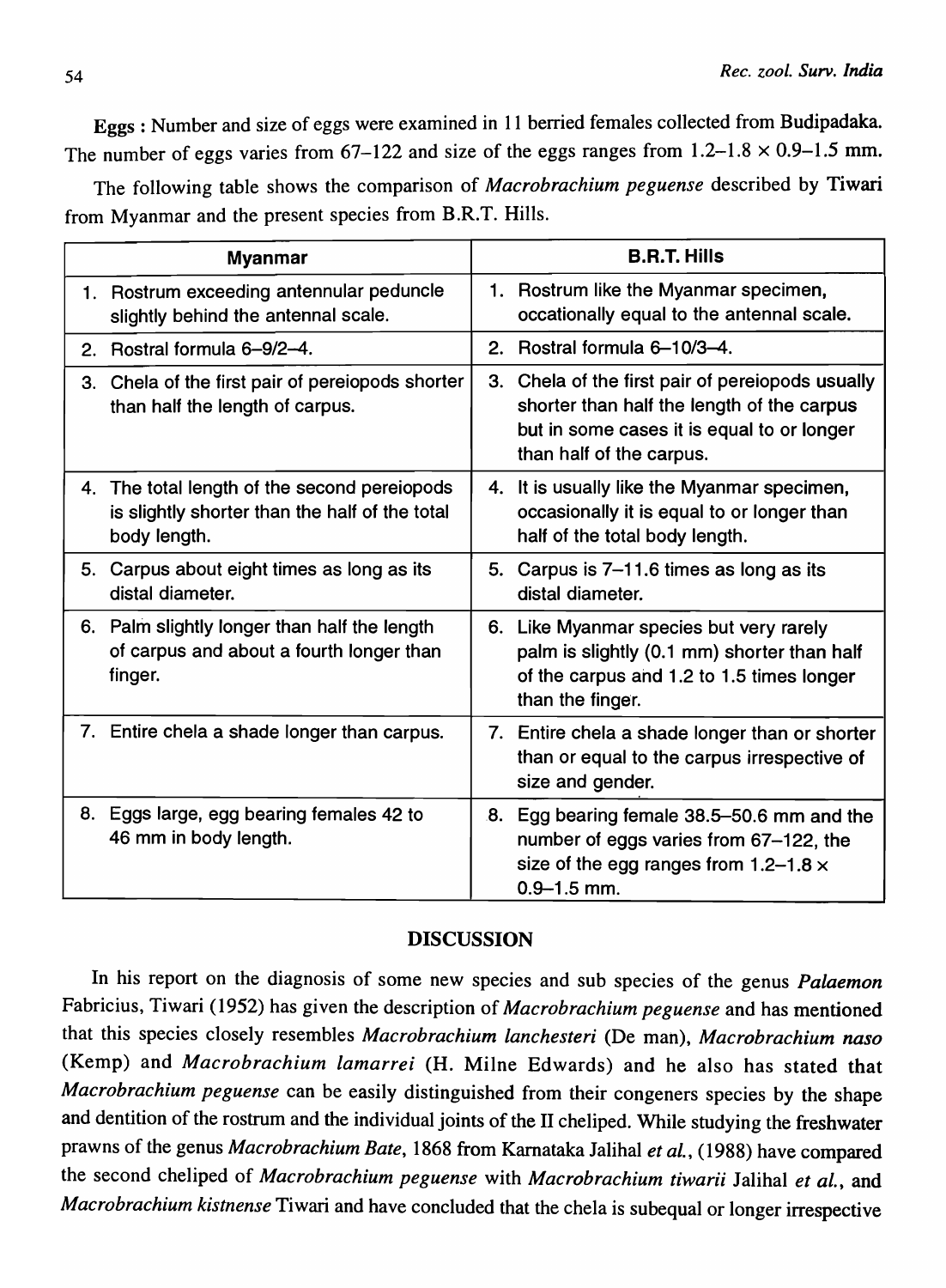of size in *Macrobrachium peguense* but in the remaining species the chela is longer only in larger individuals. Jayachandran (2001) in his account on biodiversity, taxonomy, biology and management of the Palaemonid prawns, has stated that *Macrobrachium peguense* resembles *Macrobrachium sankollii* Jalihal *et aI.,* but the former can be easily differentiated from the latter by the absence of the accessory sub-apical spine in the exopod of the uropod.

It is not always easy to decide whether a given genus or species is of Indo-Chinese or of Malayan origin. These two faunas have intermingled in a most complex manner in Assam and Burma and are also often ecologically isovalent. It was this complex of the fauna that spread westwards along the Himalayan forest and southwards to the Peninsula and it is the impoverished relicts of this complex that we find today in the Southern Block, in discontinuous distribution, (Mani, 1974). Further examples of aquatic animals from the Westernghats having east Himalayan, Indochinese or Malayan affinities have been provided by Banarescu and Nalbant (1982). During the study besides fishes (Noema cheilinae), Margaritiferid mussels and ampullarid snails, freshwater crab, stone flies and Caddis flies also exhibited similar distribution. Thirumalai (1996, 2000) also reported about a similar type of distribution (for aquatic Heteroptera). For the first time a freshwater prawn species reported from Myanmar is also found to exhibit a similar type of distribution from the Westernghats, namely Bilgiri Rangaswamy Temple Wildlife Sanctuary.

From the above study it is observed that the specimens from Bilgiri Rangasamy Temple Wild Life Sanctuary bear very close resemblance to *Macrobrachium peguense* and the occurrence of the, Myanmar species in Western Ghats is of great Zoogeographical significance. Since Bilgiri Rangasamy Temple Wild Life Sanctuary is a chip of Western Ghats the recording of this species gain further importance in the Zoogeographical studies.

#### ACKNOWLEDGEMENT

The authors are thankful to the Director, Zoological Survey of India, Kolkata and the Officerin-charge, Southern Regional Station, Zoological Survey of India, Chennai for encouragement and 'facilities. Thanks are also due to Dr. S. Krishnan, Scientist 'E' and Dr. K. Rema Devi, Scientist 'D' for their valuable help.

#### REFERENCES

- Banarescu, P.M. and Nalbant, T.T. 1982. New data about the Malayan Indo Chinese affinities of the aquatic fauna of the Western Ghats, South India. *RTV. Rout. Biol-Anim. Tome* 27 No.  $1: 23-27.$
- Jalihal, D.R. and Shakuntala Shenoy. 1988. Freshwater prawns of the genus Macrobrachium Bate, 1868 (Crustacea, Decapoda, Palaemonidae) from Karnataka, India. *Rec. zool. Surv. India*, *Dcc. Pap.* No. 112 : 1-74.